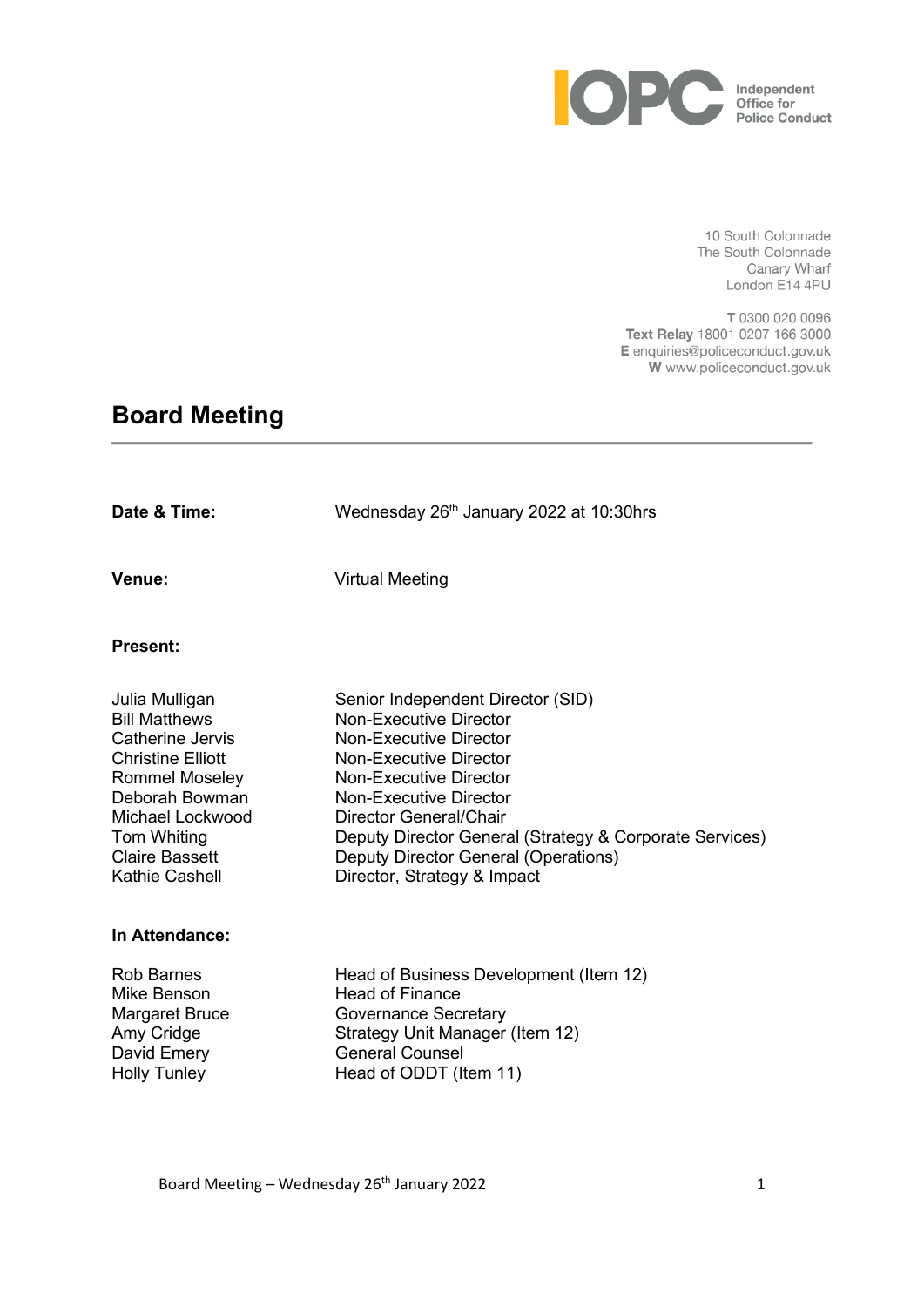#### **1. WELCOME AND INTRODUCTIONS**

The meeting commenced at 10:30hrs and was quorate. The Chair welcomed members and other attendees to the meeting.

#### **2. APOLOGIES**

There were no apologies received.

#### **3. DECLARATIONS OF INTERESTS**

Members were invited to declare any interest in the items on the agenda. There were no declarations of interest.

### **4. MINUTES OF THE LAST BOARD MEETING HELD MONDAY 22ND NOVEMBER 2021 (PAPER REF IOPC 01/22/04)**

The Board considered the minutes of the last meeting held on Monday 22<sup>nd</sup> November 2022.

**Agreed:** To note and approve the report.

#### **5. MATTERS ARISING FROM THE LAST MEETING (PAPER REF IOPC 01/22/05)**

The Board considered actions arising from the last meeting.

#### **Action:**

- To circulate a copy of the revised grievance policy once agreed. This is ongoing.
- To provide an update on procurement/licensing matters to the January 2022 ARAC meeting and circulate the report to the UB meeting. The item was discussed by the ARAC January meeting (under item 6).
- To share the comms document being developed around timeliness with the Board on completion. This is ongoing.
- That the SID and the DG discuss the governance paper at their next 1-2-1 meeting and report back to the Board. The SID reported on the discussions held.
- That the H&S annual report be referred to the People & Culture Committee for consideration. The item was considered at the January meeting of the Committee and deferred to its May meeting.

**Agreed:** To note the report.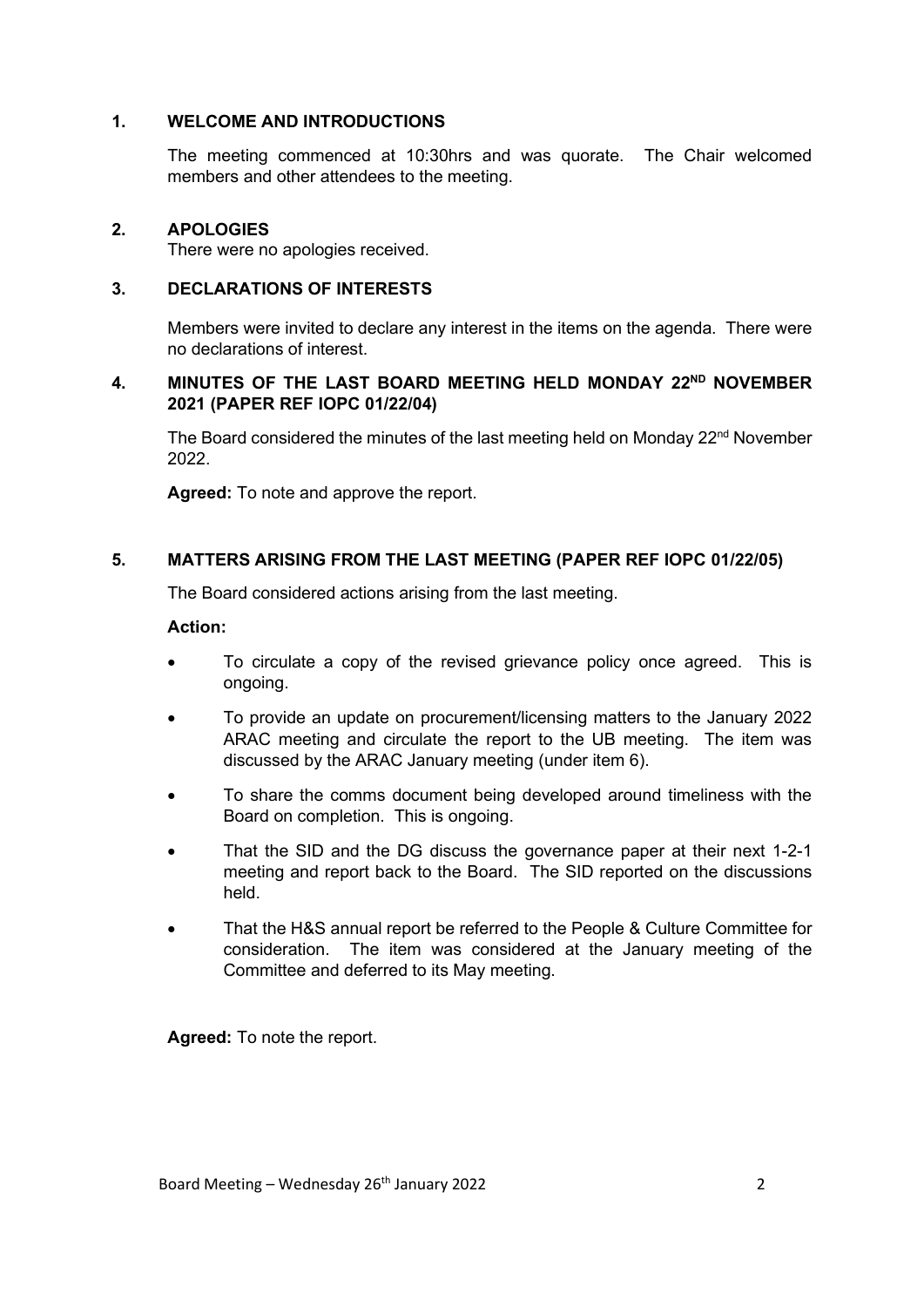## **6. REPORT FROM THE AUDIT AND RISK ASSURANCE COMMITTEE (ARAC) MEETING (HELD 19/01/22) (ORAL)**

The Committee Chair highlighted some of the areas of discussion including:

- New risks were identified, and approval of a new risk management policy drafted in compliance with new government guidance. Assurance on climate change and associated risks were discussed.
- ICT noting the good news received on completion of disaggregation matters from Sopra Steria and transitional work, including the significant financial benefits delivered. This significant achievement was led by the Deputy DG (S&CS).
- Cybersecurity accreditation has been received and good resilience developed. This will continue to be monitored.
- Internal Audit report on disclosure was completed with a moderate rating.
- External Audit update provided. The outstanding matters on the Annual Report and Accounts have now been concluded and final approval should be received soon.
- New External Auditors Azets have been appointed.

The minutes would be distributed in due course.

#### **Agreed:**

- To note the report.
- To commend the Deputy DG (S&CS) and the ICT team on successful delivery of the transition from Sopra Steria.

## **7. REPORT FROM THE PEOPLE AND CULTURE COMMITTEE MEETING (HELD 20/01/22) (ORAL)**

The Committee chair highlighted as follows:

- Evolution the committee has continued to evolve its way of working including balancing assurance. This is reflected in how it thinks more broadly about people and support organisational strategic thinking proactively (on planning) and retrospectively (on projects). This shift has been welcomed. The Committee Chair has been working with the Deputy DG(S&CS) and the Director, People to develop a related framework.
- Culture the evolving approach adopted in this area is the recognition that culture is not perceived as a standalone project. There are associated data which requires triangulation to develop a better understanding of what culture means. Work is ongoing in this area, ably led by the executive team.
- Morale, turnover, capacity related impacts and the need to take an overarching view were discussed. This issue is ongoing.
- Health and Safety report this was deferred at the meeting. The committee was advised that there were no compliance or governance implications. It emphasised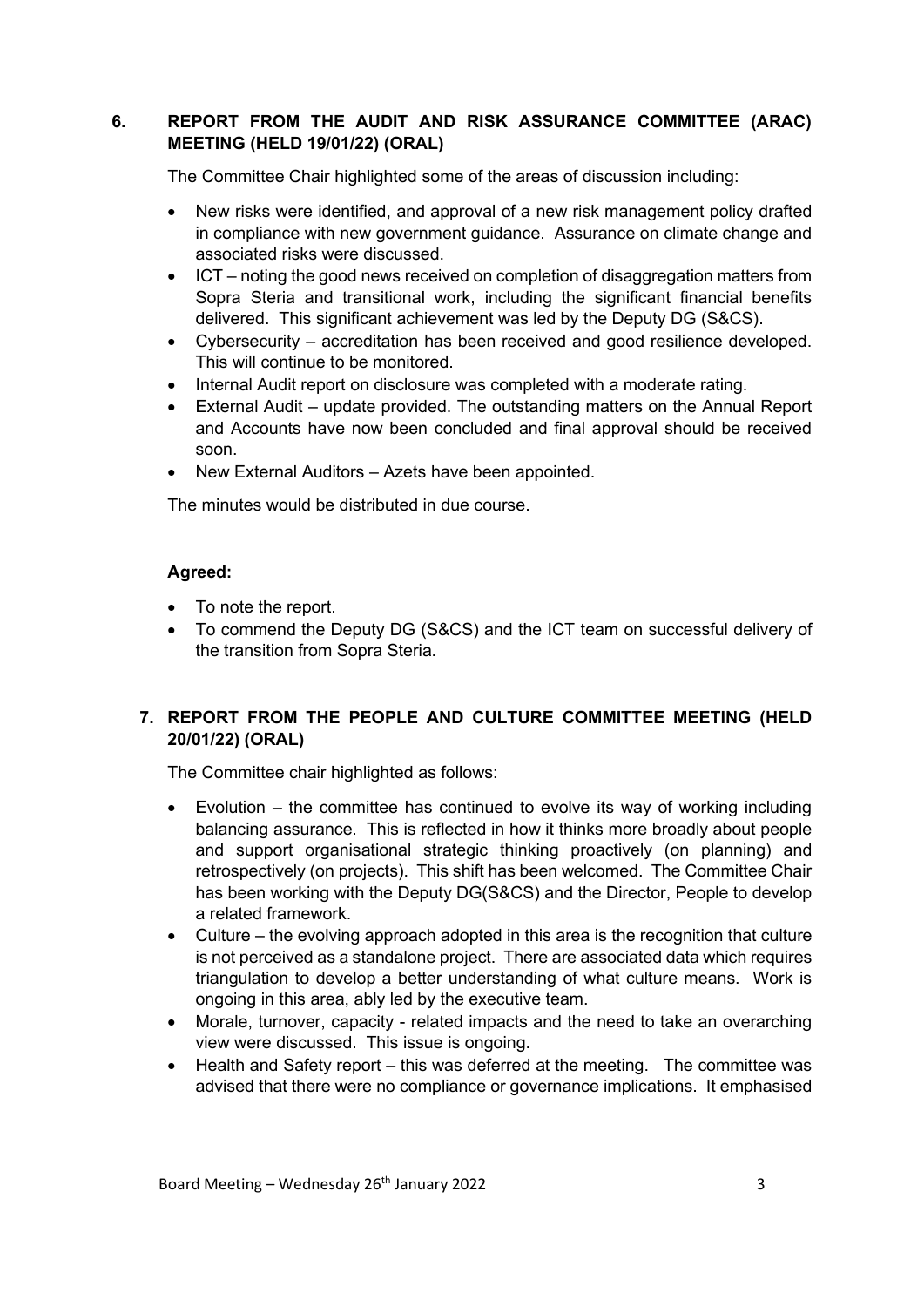that deferral does not minimise the importance of Health and Safety in the organisation.

• Hillsborough update – a positive report was received on the way the team has been managed and its approach to possible challenges.

The minutes would be distributed in due course.

**Agreed:** To note the report.

#### **8. HEADLINE PERFORMANCE REPORT (PAPER REF IOPC 01/22/08)**

The Board noted that the report is focussed on operational matters. Deputy DG (Ops) reported as follows:

Operations Management Board (OMB) recently conducted a deep dive noting key areas such as:

- **Investigations timeliness,** it considered the 12, 9 and 6 months figures. It made regional comparisons and progress. It noted the slight drop in the 12 months figure due to the closure of older cases, but this should not impact on the overall target. There is significant pressure on the team due to the pandemic and increased workload as well as the complexity of cases. Also, the increased demand around post-closure and delays in the wider system. Steps are being taken to address this. The OMB also looked at regional variations and identified some learnings (such as developing a good/robust escalation process where delay might be avoidable).
- **Resourcing –** the meeting noted the workforce planning being done around this.
- **Post-closure workload** this varies between regions this also reflects delays (attributed to the demands in the wider system). There were some concerns around future targets, but work is being done in response to this such as improving triage and looking at thematic work. Overall, there were good suggestions on the way forward. It is important to note that post-closure demand is largely outside IOPC control and requires intensive work over a short period of time. There are currently 411 post closure cases and 214 final reports with Appropriate Authorities (AAs). This is an area in need of discussion under the new Strategy 2 – specifically, how we can better influence stakeholders to affect change. In this context, a new category of work is also emerging when decisions are re-opened (as reflected in some high-profile cases). These are complex and time consuming with high scrutiny. Further, there is increase in judicial reviews (where IOPC is an interested party). The Future Design work is based around post-closure work.

The Deputy DG(Ops) further noted as follows:

- **National ops casework**. There is a significant increase in volume and increased complexity. Where investigations are referred back to forces (for local investigation), there is tendency for them to be returned (to the IOPC) as casework.
- **Referral**  demand/volume is also high (average of 400 against 340 last year) with related resource challenge. Nonetheless, the annual target is likely to be met.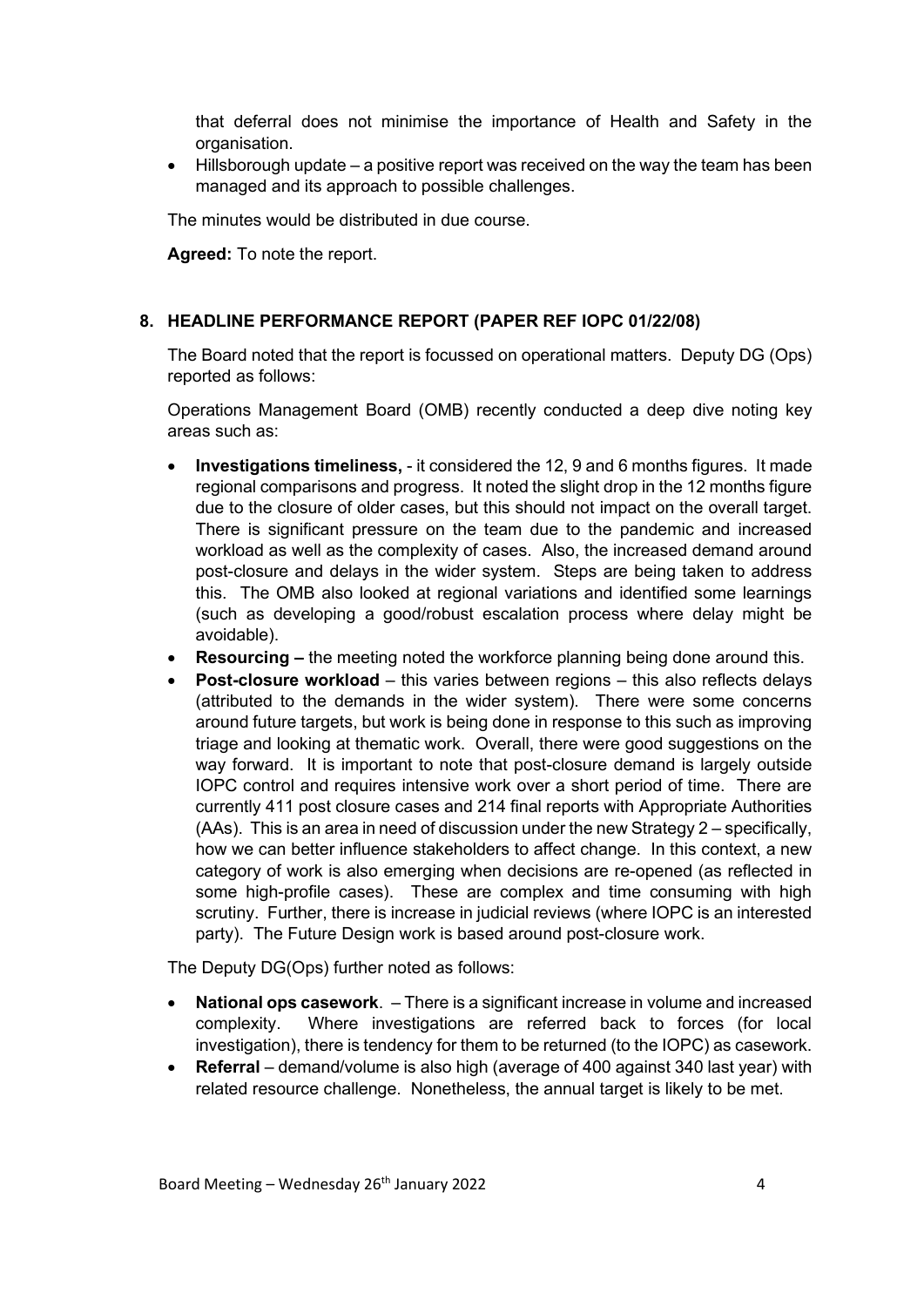- **Reviews** have also increased (going from 83 to 125 average per month). Active caseload is about 650 but the average days for completion has improved. It is to be noted that this area of work is more complex but the IOPC have new and more powers (e.g. to direct remedies/forces' actions) than before. Although, this means increased workload (and longer time) for colleagues, it brings better outcomes for complainants. A quantitative and qualitative analysis of how this new area would be approached would be required going forward.
- **Appeals** are still being received (contrary to last year's forecast) and they are complex. There are currently 40 complex appeals.
- **Casework** significant work has been done around recruitment and multi-skilling colleagues. Work is also ongoing around resourcing given the need to meet the growing challenges etc.

The Board discussed and sought clarifications as follows:

- To commend the helpful details provided.
- To note that the issue of timeliness is critical given the impact on confidence in the IOPC. Also, to acknowledge the significant work done to improve timeliness impacting on reputation etc.
- To note the increased openness and transparency which has improved stakeholder engagement. In this context, it was recommended that challenges impacting timeliness should be brought to attention, in particular those outside IOPC control.
- To recommend more coordinated conversation with other parts of the wider system and address the underlying causes of the challenges. This impacts on the incoming strategy (Strategy 2).
- To enquire about the 6 and 9 month targets given the possibility of having a knockon effect on the strategic objectives. It was advised that the necessary resources be devoted to this area. Also, noting the targets were stretching but some quick gains were made earlier in the Financial Year and during lockdown.
- To enquire about thematics/trend in selected areas such as violence against women and girls (including non-sexual violence). It was explained that there is a slight increase in homicide (particularly the domestic context) and this has raised concern. Assessments are being made from the Death and Serious Injury (DSI) data and is being closely monitored. Road Traffic Incidents (RTI) have also increased in some regions but there is yet to be any noticeable trend.
- To enquire whether the post-closure work could be described as a backlog. The challenges of the post-closure work were explained including the strategy for addressing them and the need to be alive to the demands of limited resources and prioritise.
- To note the impact of 'no comment' interviews on delays. Also, the ongoing work on duty of candour which will inform the priority areas under Strategy 2.
- To enquire about the impact of the noted challenges on people. It was informed that this is a key priority for the Management Board given the complex nature of the organisation's work. This has been brought the attention of the People and Culture Committee and extensive discussions are ongoing.
- To enquire what the measure on the proportion of reviews upheld should be and the impact on the wider system. To recommend that this could inform discussion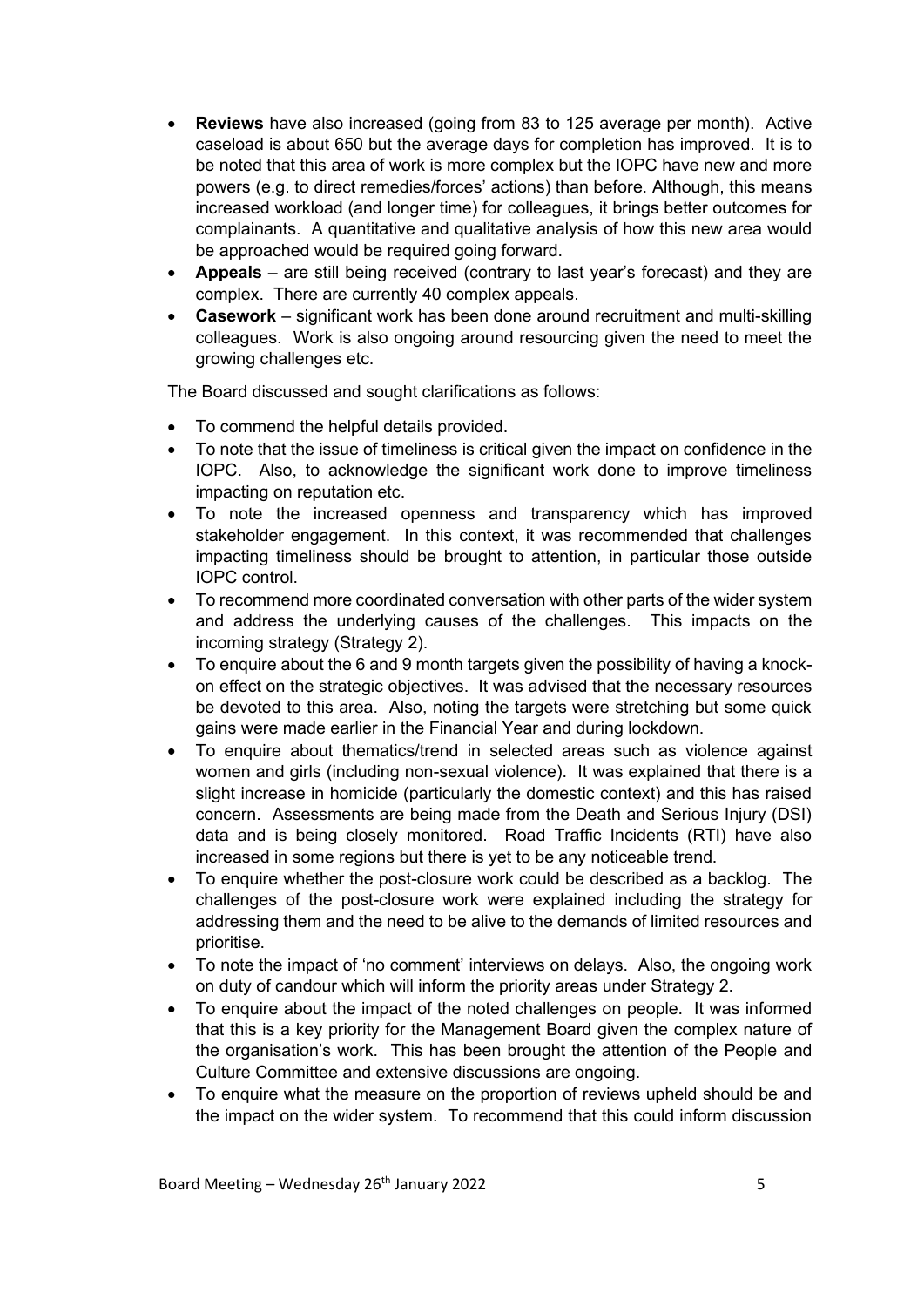under the new strategy. The complexity of this was explained (and the need to find a balance between reviews and oversight).

• The need to determine (as a board) the delivery model which helps to maintain and drive confidence and efficient use of resources across the selected areas.

**Agreed**: To note the report.

## **9. HEADLINE RESOURCES REPORT (PAPER REF IOPC 01/22/09)**

The Head of Finance summarised the report as follows:

- We are heading towards a £1m underspend.
- The key points on underspend are noted in the report (para 2.1), particularly, increased turnover, reduction in travel costs and in the case of the former the need for quicker recruitments.
- Capital overspend forecast of £3.3m (against a £3m budget). This is due to an increase in the fleet re-fresh. The most recent information received, shows the challenges of getting fleet refresh into this year.
- The funding for next year is likely to be based on flat cash. The effect of flat cash was noted.
- Capital is likely to be £2m (£1m cut). This is challenging given that the CMS project is about £1.6m capital. The Home Office has been advised accordingly.

The meeting discussed the improved performance around ICT disaggregation. It also discussed the challenges of underspend, including capacity and the related mitigations. It emphasised the need for efficiency.

**Agreed**: to note the report.

## **10. UPDATE FROM THE DG (REF IOPC 01/22/10)**

The DG drew attention to the detailed report circulated before the meeting. He briefly highlighted as follows:

- Internal the DG highlighted the listening sessions held with colleagues regarding Strategy 2 and the positive feedback and ideas shared.
- External the introductory discussion with Dame Elish around her proposed work on Sarah Everard and its alignment with IOPC work. The next phase is looking at disclosure protocols etc.
- Director-General (Public Safety Group at the Home Office) the DG had a positive meeting setting out the progress and challenges of the IOPC and his view of the relationship with the Home Office.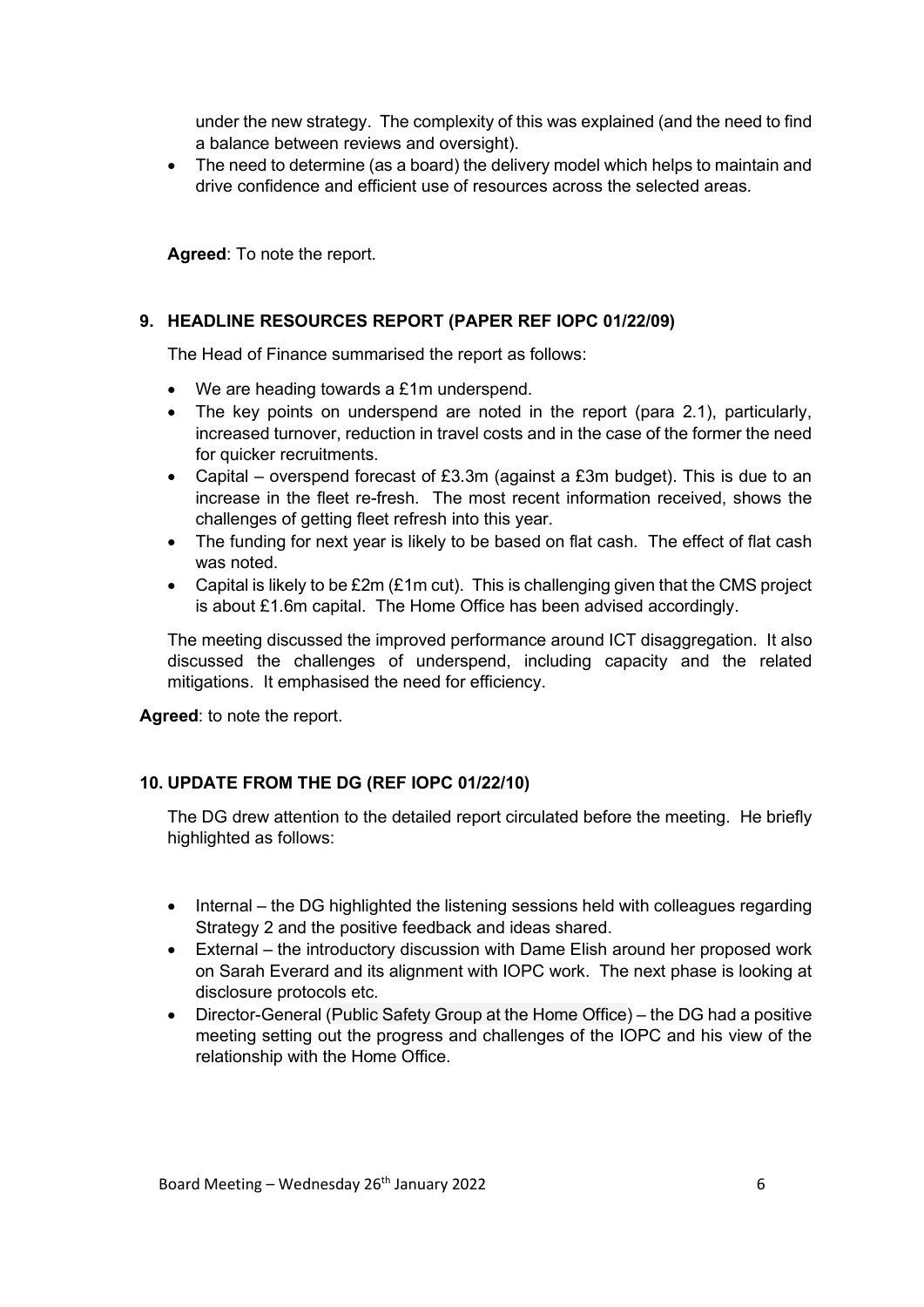• The positive feedback received from the French Home Secretary (Le Minister de L'intérieu) regarding IOPC work led by the French President on Beauvau de la Sécurité.

Looking forward the DG discussed:

- His meeting with the Policing Minister during the week
- His participation in the recruitment of the new Prison and Probation Ombudsman (PPO).
- The report of the Home Affairs Select Committee (HASC) inquiry into police conduct and complaints which is due to be published in March 2022.

The Deputy DG (S&CS) briefed on the launch of hybrid working and the subsequent development in England and Wales with resulting impact on staff working arrangements.

The Deputy DG (Ops) also updated on major cases.

The Board discussed and sought clarifications below.

- To note and commend the written report circulated which provides a detailed understanding of the DG's work. Also, to acknowledge the importance of the continued engagements and importance of them.
- To commend the outcome of the Aspiring Managers Programme (ASP).
- To enquire about the Management Board Leadership Development Day held in December 2021 and the outcome being taken forward. The DG explained that the day gave an opportunity for the Management Board to meet in person, explore skills, relationships and how they could work even better together as a team to ensure effectiveness as the organisation develops.
- To enquire about the middle managers' network. It was explained that the network provides an opportunity to explore how to utilise the capacity and skills of middle managers as enablers in the organisation.
- To note the communication work being planned around the HASC report

**Agreed**: To note the report.

## **11. UNITARY BOARD DEVELOPMENT (PAPER REF 01/22/11)**

The Director-General introduced the report circulated. He recalled the previous discussion on board effectiveness and introduced the preliminary work undertaken to implement a board development programme.

The Head of Organisational Design, Development and Talent (ODDT) elaborated on the nature of the programme, the mode of implementation and the outcome to be achieved in ensuring Board effectiveness. She invited comments/feedback on the document circulated.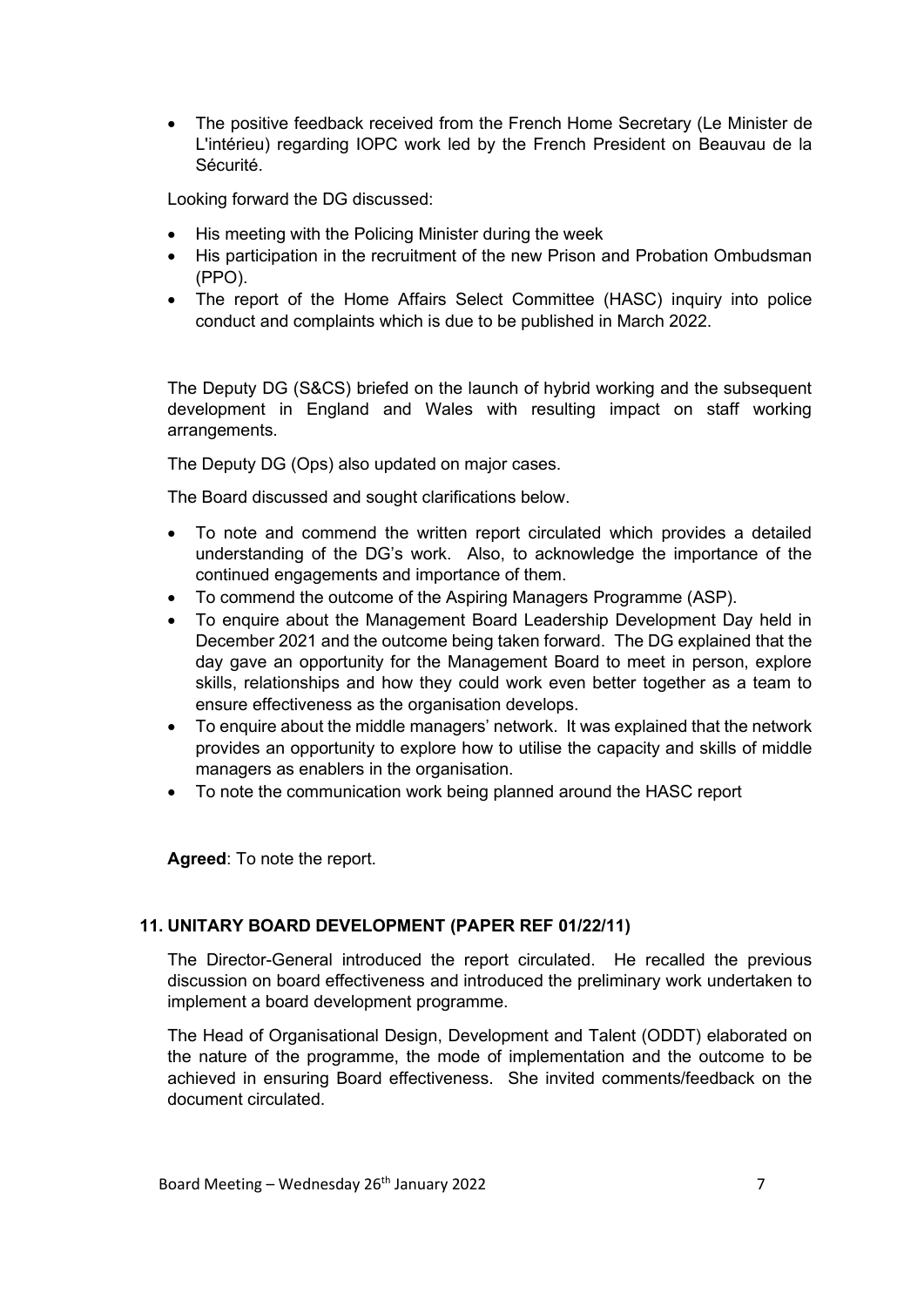Members commended the report and supported the (action focussed) programme. Besides the development element, the programme also provides the opportunity for discussion on key areas such as quality assurance. They noted the facilitators and advised implementation as soon as possible.

#### **Agreed:**

- To approve the report for implementation.
- That the Head of ODDT liaises with the People and Culture Committee to progress the work.
- To receive regular updates on the progress. **(ACTION)**

## **ACTION: HEAD OF ODDT**

## **12. STRATEGY 2 – DISCUSSION PAPER (PAPER REF 01/22/12)**

The Chair updated on the previous discussion on the new strategy (Strategy 2) and work done so far (including the extensive internal consultations/engagement conducted and management board discussion) as well as the outcome.

The Head of Business Development presented the document aimed at continuing the discussion. He updated on progress so far, the next step/phase and how board members could continue to contribute.

The meeting considered the vision, mission and the priorities. It recommended some revisions for clarity. It also acknowledged the achievements made to date (including stronger engagement and increased awareness) and highlighted the importance of prioritising (going forward) in order to make impact and genuinely improve public confidence. It agreed to provide further feedback and meet again for bespoke discussion on the document.

#### **Agreed:**

- To meet for discussion dedicated to the revised document. **(ACTION)**
- That the DG will present his operating model for consideration at the meeting. **(ACTION)**
- To provide feedback (before the meeting) for revising the document.

## **ACTION: DG/HEAD OF BUSINESS DEVELOPMENT**

#### **13. BOARD MEETING ATTENDANCE (PAPER REF IOPC 01/22/13)**

The Board considered the document presented by the Governance Secretary.

**Agreed:** To note the document.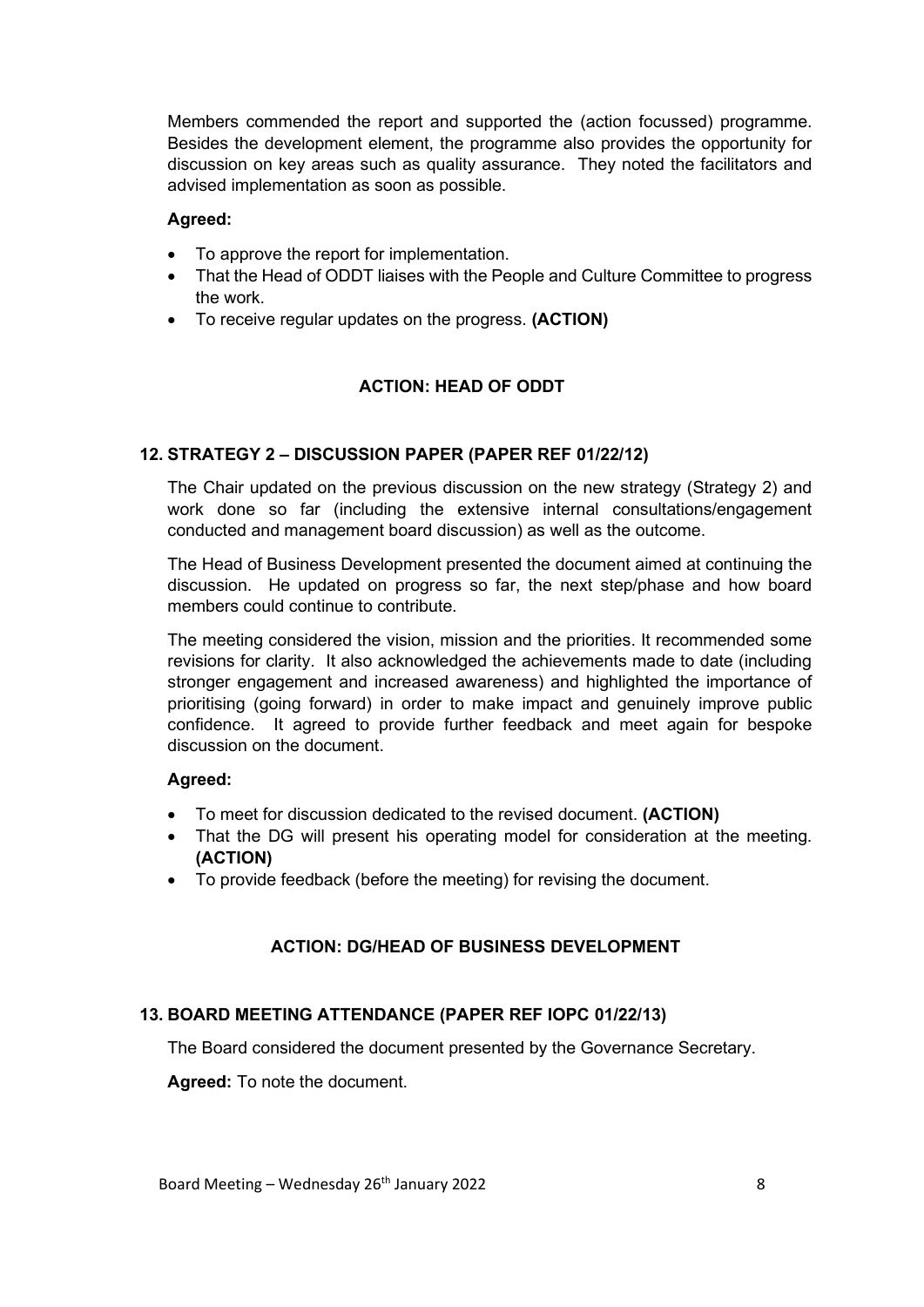#### **14. FORWARD PLAN (PAPER REF IOPC 01/22/14)**

The Board considered the Forward Plan presented. This is aimed at ensuring effective forward planning for Board meetings. It provides the opportunity for members to propose and discuss items for future meeting agendas.

**Agreed:** To note the document.

#### **15. DATES, TIMES AND VENUE OF FUTURE MEETINGS (PAPER REF IOPC 01/22/15)**

The Board considered the document on future meeting dates/venues.

#### **Agreed:**

- To note the document.
- That the 22<sup>nd</sup> March meeting will be held in Canary Wharf (ACTION).

#### **ACTION: GOVERNANCE SECRETARY**

#### **16. ANY OTHER BUSINESS**

There was no other business.

| <b>NAME</b>      | Michael Lockwood |
|------------------|------------------|
| <b>SIGNATURE</b> | Inhi mini        |
| <b>DATE</b>      | 23 February 2022 |